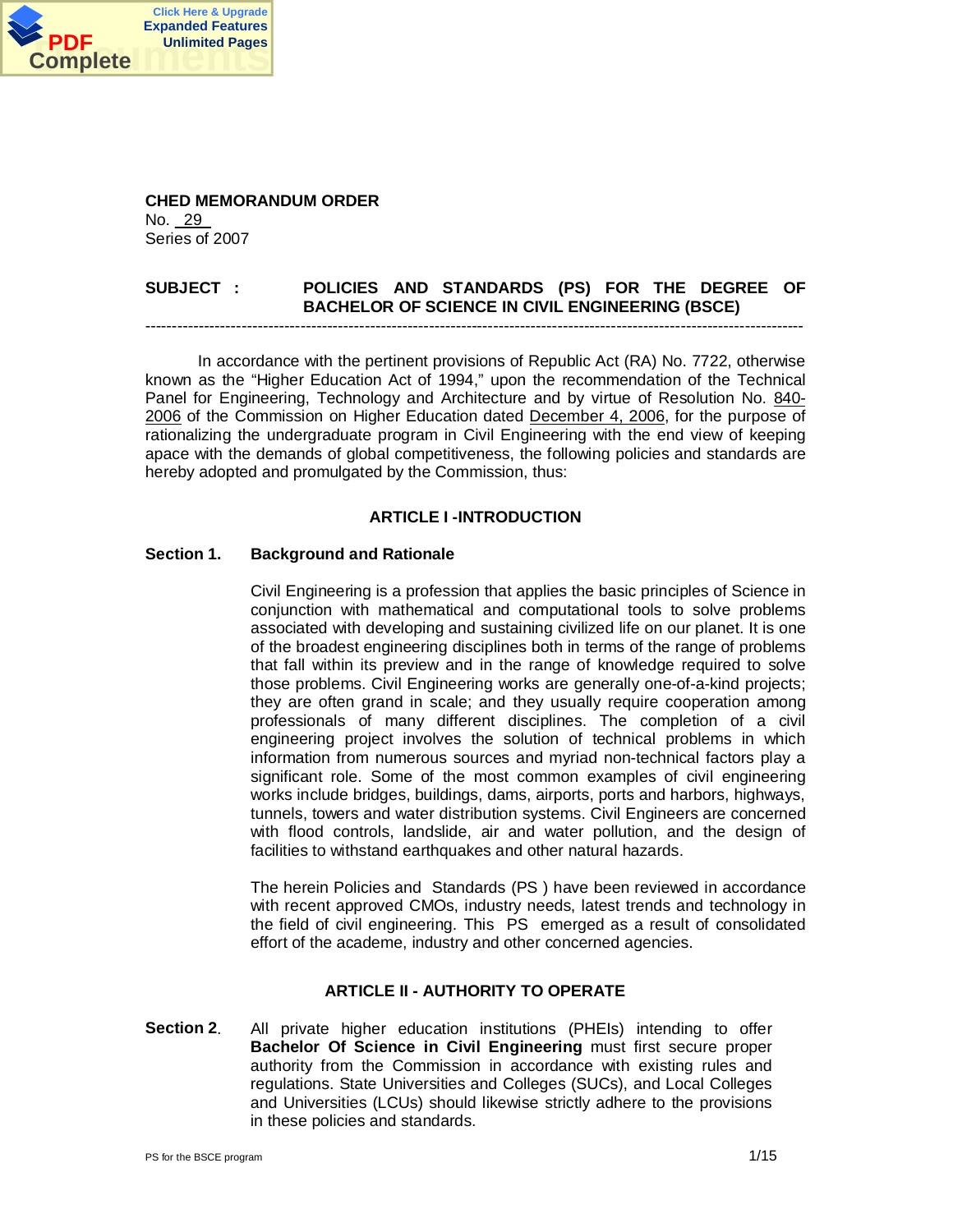

## **ARTICLE III -PROGRAM SPECIFICATION**

#### **Section 3. Degree Name**

The degree program herein shall be called **BACHELOR OF SCIENCE IN CIVIL ENGINEERING (BSCE).**

#### **Section 4. Program Description**

#### **4.1 Nature of the Program**

 The career paths available to civil engineers are many and varied and can involve a wide range of activities, tools, situations, and venues; from conceptual design of facilities that do not yet exist to forensic study of facilities that have failed to perform as expected; from advanced simulation of complex systems to the management of people and projects; and from private consulting to public service. A civil engineer must be prepared for a career that traverses this considerable professional breadth as well as for a career focused on a single professional activity. The BSCE curriculum is designed specifically to meet this educational challenge by emphasizing fundamental knowledge, transferable skills, and lifelong learning.

#### **4.2 Program Outcomes**

 A graduate of the Bachelor of Science in Civil Engineering (BSCE) program must attain:

- a. An ability to apply knowledge of mathematics, physical sciences, engineering sciences to the practice of civil engineering.
- b. An ability to design and conduct experiments, as well as to analyze and interpret data.
- c. An ability to design, build, improve, and install systems or processes which meet desired needs within realistic constraints.
- d. An ability to work effectively in multi-disciplinary and multi-cultural teams.
- e. An ability to recognize, formulate, and solve civil engineering problems.
- f. An understanding of the effects and impact of civil engineering projects on nature and society, and of the civil engineers' social and ethical responsibilities.
- g. Specialized engineering knowledge in each applicable field, and the ability to apply such knowledge to provide solutions to actual problems.
- h. An ability to effectively communicate orally and in writing using the English language.
- i. An ability to engage in life-long learning and an acceptance of the need to keep current of the development in the specific field of specialization.
- j. An ability to use the appropriate techniques, skills and modern engineering tools necessary for the practice of civil engineering.
- k. A knowledge of contemporary issues.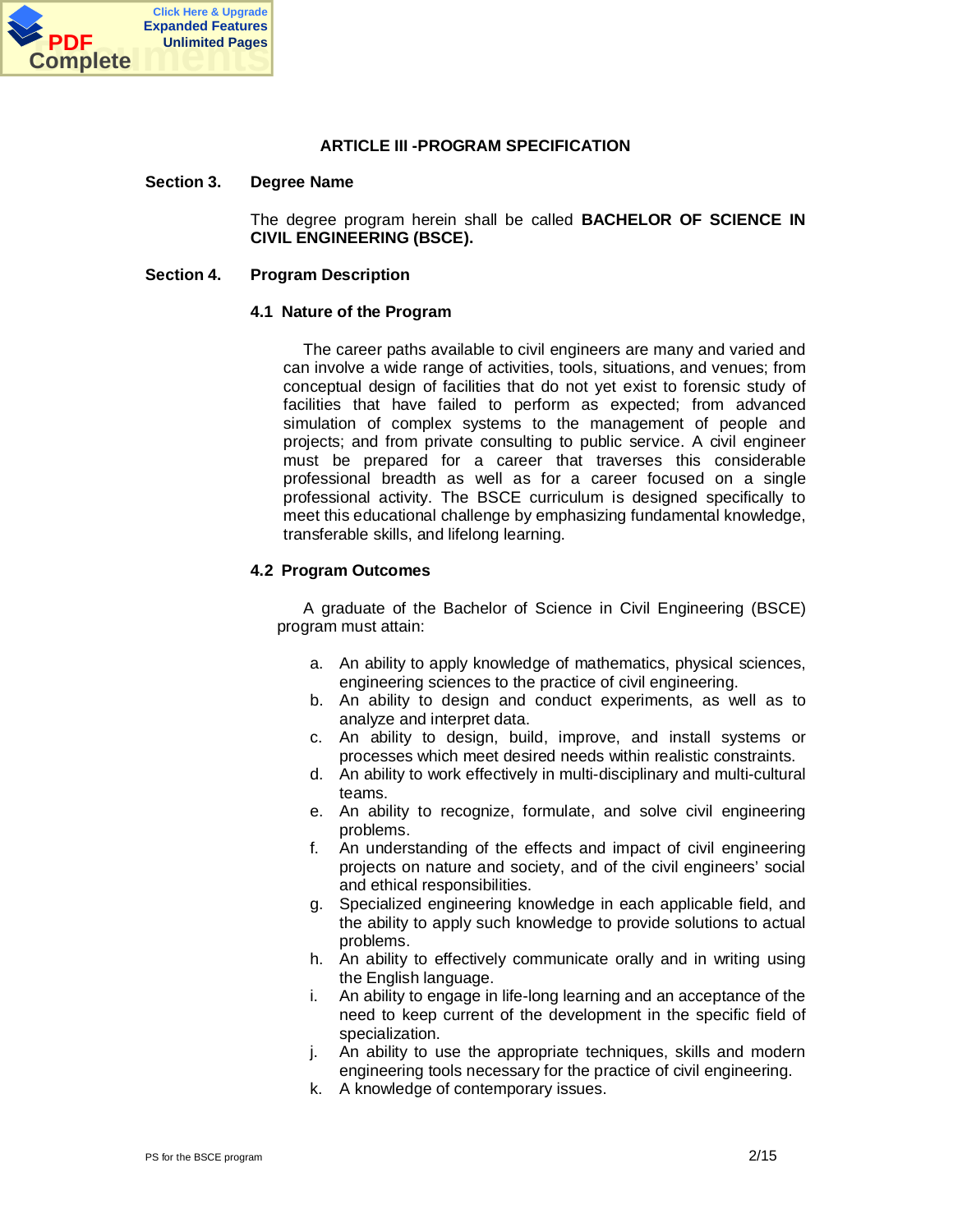

#### **4.3 Fields of Specialization**

 The Civil Engineering program comprises of five main disciplines: construction engineering and management, geotechnical and geoenvironmental engineering, water resources engineering, structural engineering and transportation engineering. Although each discipline has its own special body of knowledge and engineering tools, they all rely on the same fundamental core principles. Civil Engineering projects often draw expertise from many of these disciplines.

## **Section 5. Allied Programs**

The BSCE allied programs are Architecture, Electrical Engineering, Geodetic Engineering, Mechanical Engineering, Sanitary Engineering and Management Engineering

## **ARTICLE IV - COMPETENCY STANDARDS**

**Section 6.** This section defines the entry level competency standards, knowledge, attitudes, values and skills applicable to the BS Civil Engineering graduate, which are contained in **ANNEX I** of this Memorandum**.**

## **ARTICLE V - CURRICULUM**

#### **Section 7. Curriculum Description**

To ensure that the civil engineering graduates are articulate and understands the nature of their special role in society and the impact of their work on the progress of civilization, the BSCE curriculum is based on a set of desired competencies which are enumerated in Section 6. The curriculum contains 26 units of mathematics, 12 units of natural/ physical sciences and 39 units of languages, social sciences and humanities courses. To guarantee an extensive knowledge of the civil engineering disciplines, the curriculum also contains 21 units of basic engineering and 6 units of allied courses. It also contains 82 units of secondary and primary areas of specialization to ensure depth and focus in certain discipline.

| <b>Classification/Field / Course</b> |         | Minimum No. of Hours | <b>Minimum Credit</b><br><b>Units</b> |  |
|--------------------------------------|---------|----------------------|---------------------------------------|--|
|                                      | Lecture | Laboratory           |                                       |  |
| <b>II. TECHNICAL COURSES</b>         |         |                      |                                       |  |
| IA.<br><b>Mathematics</b>            |         |                      |                                       |  |
| College Algebra                      | 3       |                      |                                       |  |
| Advanced Algebra                     | 2       | 0                    | 2                                     |  |
| Plane and Spherical Trigonometry     | 3       |                      |                                       |  |

#### **Section 8. Curriculum Outline**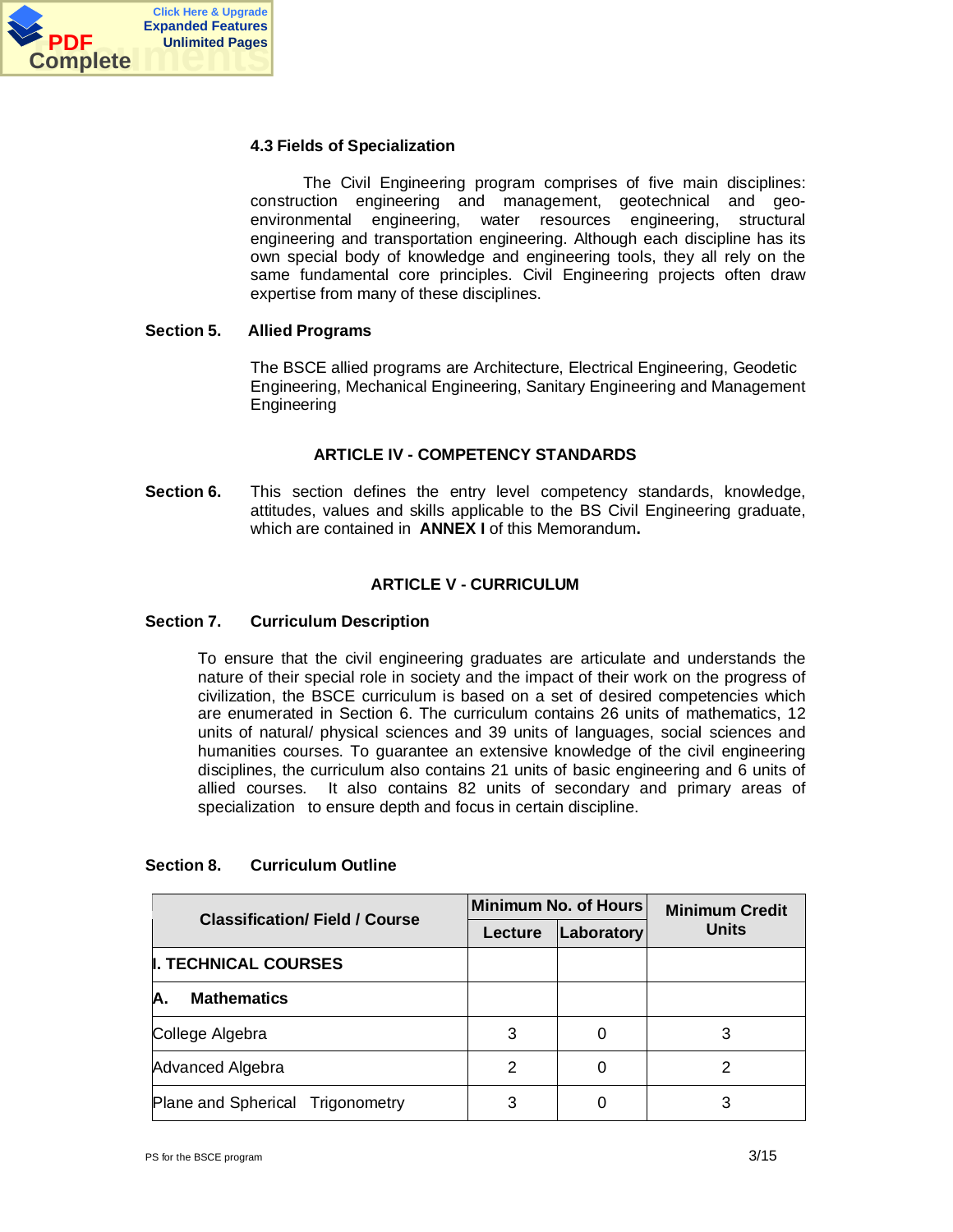

| <b>Classification/Field / Course</b>  |                | Minimum No. of Hours | <b>Minimum Credit</b><br><b>Units</b> |  |
|---------------------------------------|----------------|----------------------|---------------------------------------|--|
|                                       | <b>Lecture</b> | Laboratory           |                                       |  |
| <b>Analytic Geometry</b>              | $\overline{2}$ | 0                    | $\overline{2}$                        |  |
| Solid Mensuration                     | $\overline{2}$ | $\Omega$             | 2                                     |  |
| <b>Differential Calculus</b>          | 4              | $\Omega$             | 4                                     |  |
| Integral Calculus                     | 4              | $\Omega$             | $\overline{4}$                        |  |
| Differential Equations                | 3              | 0                    | 3                                     |  |
| <b>Probability and Statistics</b>     | 3              | $\Omega$             | 3                                     |  |
| <b>Sub-Total</b>                      | 26             | $\bf{0}$             | 26                                    |  |
| <b>B. Natural/Physical Sciences</b>   |                |                      |                                       |  |
| <b>General Chemistry</b>              | 3              | 3                    | $\overline{4}$                        |  |
| Physics 1                             | 3              | 3                    | $\overline{4}$                        |  |
| Physics 2                             | 3              | 3                    |                                       |  |
| <b>Sub-Total:</b>                     | 9              | 9                    | 12                                    |  |
| C. Basic Engineering Sciences         |                |                      |                                       |  |
| <b>Engineering Drawing</b>            | $\mathbf 0$    | 3                    | 1                                     |  |
| Computer Fundamentals and Programming | $\mathbf 0$    | 6                    | $\overline{2}$                        |  |
| Computer-Aided Drafting               | $\Omega$       | 3                    | 1                                     |  |
| <b>Statics of Rigid Bodies</b>        | 3              | $\Omega$             | 3                                     |  |
| Dynamics of Rigid Bodies              | $\overline{2}$ | 0                    | $\overline{2}$                        |  |
| Mechanics of Deformable Bodies        | 3              | 0                    | 3                                     |  |
| <b>Engineering Economy</b>            | 3              | 0                    | 3                                     |  |
| <b>Engineering Management</b>         | 3              | 0                    | 3                                     |  |
| <b>Environmental Engineering</b>      | $\overline{2}$ | 0                    | $\overline{2}$                        |  |
| Safety Management                     | 1              | 0                    | 1                                     |  |
| <b>Sub-Total:</b>                     | 17             | 12                   | 21                                    |  |
| <b>D. Allied Courses</b>              |                |                      |                                       |  |
| <b>Basic Mechanical Engineering</b>   | $\mathfrak{S}$ | 0                    | 3                                     |  |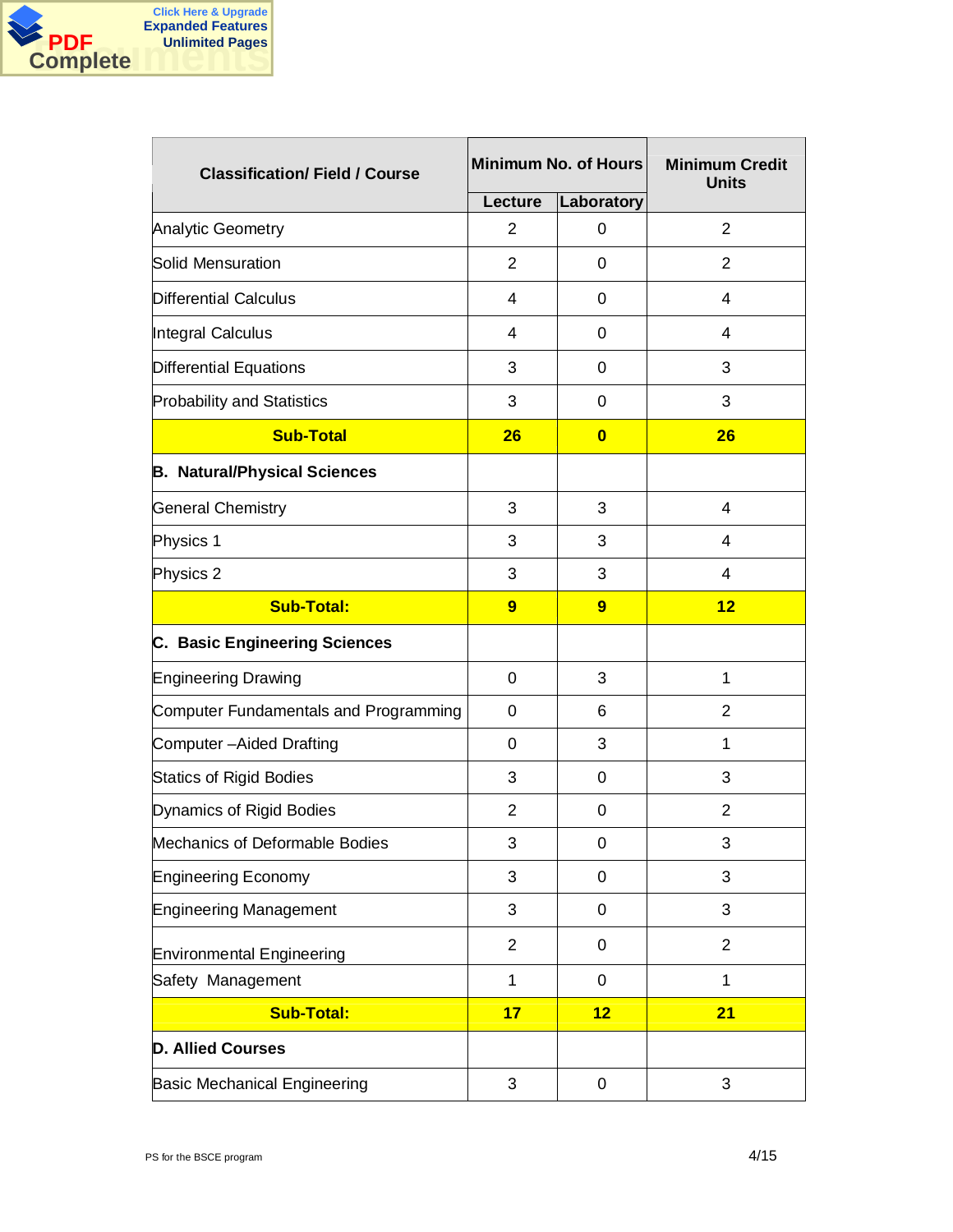

| <b>Classification/Field / Course</b>             |                | <b>Minimum No. of Hours</b><br><b>Lecture/ Laboratory</b> | <b>Minimum Credit</b><br><b>Units</b> |  |
|--------------------------------------------------|----------------|-----------------------------------------------------------|---------------------------------------|--|
|                                                  | <b>Lecture</b> | Laboratory                                                |                                       |  |
| <b>Basic Electrical Engineering</b>              | 3              | 0                                                         | 3                                     |  |
| <b>Sub-Total:</b>                                | $6\phantom{1}$ | $\bf{0}$                                                  | $6\phantom{1}6$                       |  |
| <b>E. Professional Courses</b>                   |                |                                                           |                                       |  |
| 1. Planning                                      |                |                                                           |                                       |  |
| Surveying 1 (Elementary and Higher<br>Surveying) | 3              | 3                                                         | 4                                     |  |
| Surveying 2 (Engineering Surveys)                | 3              | 3                                                         | 4                                     |  |
| Civil Engineering Project                        | 1              | 6                                                         | 3                                     |  |
| Building Design 1                                | 1              | 3                                                         | 2                                     |  |
| Building Design 2                                | 1              | 3                                                         | 2                                     |  |
| <b>Sub-Total:</b>                                | 9              | 18                                                        | 15                                    |  |
| 2. Design                                        |                |                                                           |                                       |  |
| Advanced Engineering Mathematics for CE          | 3              | $\Omega$                                                  | 3                                     |  |
| Geotechnical Engineering 1 (Soil<br>Mechanics)   | 3              | 3                                                         | 4                                     |  |
| Geotechnical Engineering 2 (Foundation)          | 3              | 3                                                         | $\overline{4}$                        |  |
| <b>Structural Theory 1</b>                       | 3              | 3                                                         | 4                                     |  |
| <b>Structural Theory 2</b>                       | 3              | 3                                                         | 4                                     |  |
| Structural Design 1 (Reinforced Concrete)        | 3              | 3                                                         | 4                                     |  |
| Structural Design 2 (Steel and Timber<br>Design) | 3              | 3                                                         | 4                                     |  |
| <b>Mechanics of Fluids</b>                       | $\overline{2}$ | 3                                                         | 3                                     |  |
| <b>Hydraulics</b>                                | $\overline{2}$ | 3                                                         | 3                                     |  |
| <b>Hydrology</b>                                 | 3              | 0                                                         | 3                                     |  |
| <b>Water Resources Engineering</b>               | 3              | 0                                                         | 3                                     |  |
| <b>Highway Engineering</b>                       | 3              | 0                                                         | 3                                     |  |
| <b>Transportation Engineering</b>                | 3              | 0                                                         | 3                                     |  |
| <b>Sub-Total:</b>                                | 37             | 24                                                        | 45                                    |  |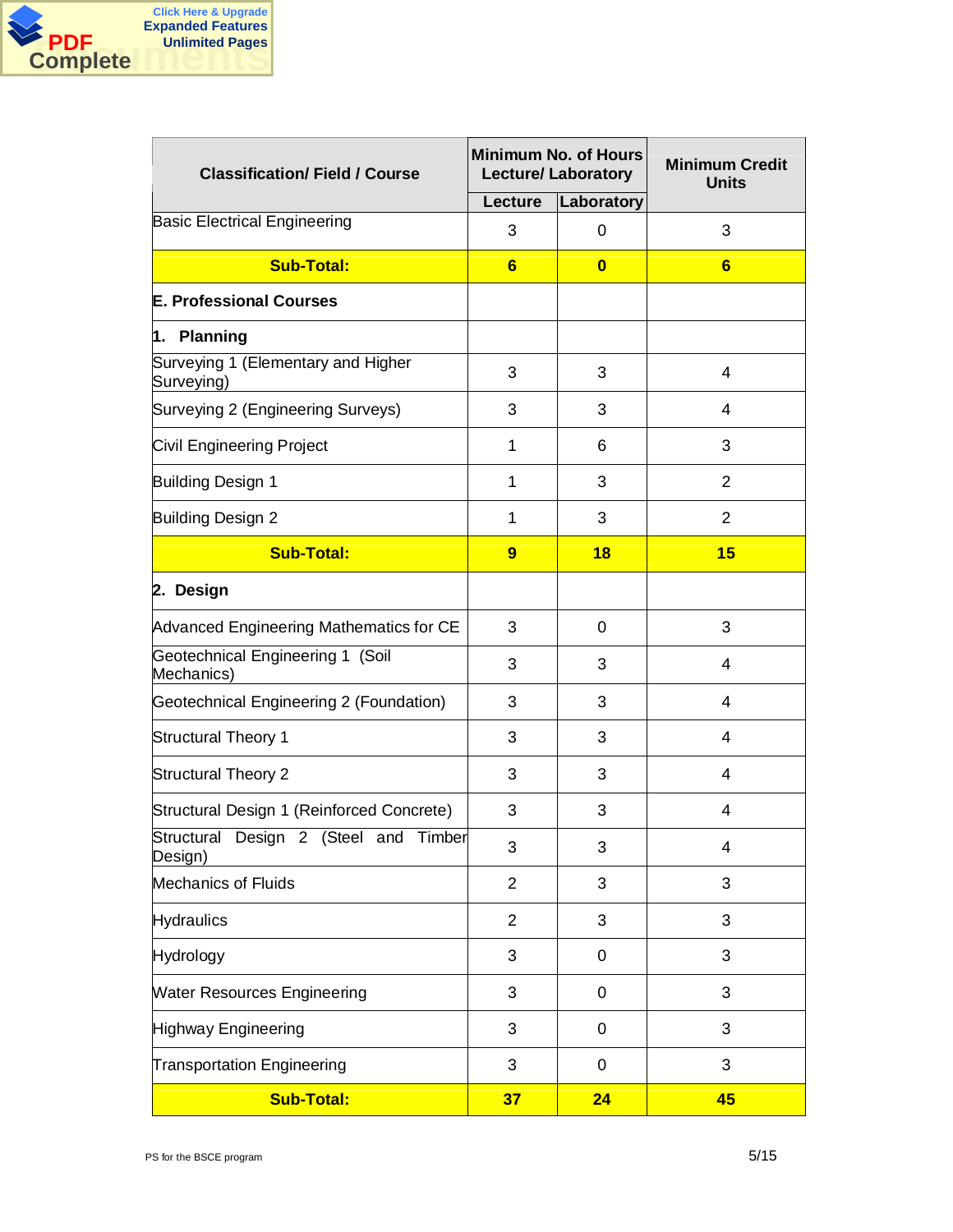

| <b>Classification/Field / Course</b>                    |                | <b>Minimum No. of Hours</b><br><b>Lecture/ Laboratory</b> | <b>Minimum Credit</b><br><b>Units</b> |  |
|---------------------------------------------------------|----------------|-----------------------------------------------------------|---------------------------------------|--|
|                                                         | Lecture        | Laboratory                                                |                                       |  |
| 3. Construction                                         |                |                                                           |                                       |  |
| Construction Materials and Testing                      | $\overline{2}$ | 3                                                         | 3                                     |  |
| Construction Method and Project<br>Management           | 3              | 3                                                         | 4                                     |  |
| CE Laws, Contracts, Specifications and<br><b>Ethics</b> | 3              | $\Omega$                                                  | 3                                     |  |
| <b>Sub-Total:</b>                                       | 8              | 6                                                         | 10                                    |  |
| 4. Electives                                            |                |                                                           |                                       |  |
| Technical Elective 1                                    | 3              | $\Omega$                                                  | 3                                     |  |
| <b>Technical Elective 2</b>                             | 3              | $\mathbf 0$                                               | 3                                     |  |
| Technical Elective 3                                    | 3              | 0                                                         | 3                                     |  |
| Technical Elective 4                                    | 3              | $\mathbf 0$                                               | 3                                     |  |
| <b>Sub-Total:</b>                                       | 12             | $\bf{0}$                                                  | 12                                    |  |
| <b>TOTAL PROFESSIONAL COURSES</b>                       | 66             | 48                                                        | 82                                    |  |
| <b>II NON-TECHNICAL COURSES</b>                         |                |                                                           |                                       |  |
| <b>Social Sciences</b><br>A.                            |                |                                                           |                                       |  |
| Social Science 1                                        | 3              | $\mathbf 0$                                               | 3                                     |  |
| Social Science 2                                        | 3              | $\mathbf 0$                                               | 3                                     |  |
| Social Science 3                                        | 3              | $\Omega$                                                  | 3                                     |  |
| Social Science 4                                        | 3              | 0                                                         | 3                                     |  |
| <b>Sub-Total:</b>                                       | 12             | $\overline{\mathbf{0}}$                                   | 12                                    |  |
| <b>Humanities</b><br>В.                                 |                |                                                           |                                       |  |
| Humanities 1                                            | 3              | $\mathbf 0$                                               | 3                                     |  |
| Humanities 2                                            | 3              | 0                                                         | 3                                     |  |
| Humanities 3                                            | 3              | 0                                                         | 3                                     |  |
| <b>Sub-Total:</b>                                       | $\overline{9}$ | $\bf{0}$                                                  | $\overline{9}$                        |  |
| С.<br><b>Languages</b>                                  |                |                                                           |                                       |  |
| English 1                                               | 3              | $\mathbf 0$                                               | 3                                     |  |
| English <sub>2</sub>                                    | 3              | 0                                                         | 3                                     |  |
| English 3 (Technical Communication)                     | 3              | $\mathbf 0$                                               | 3                                     |  |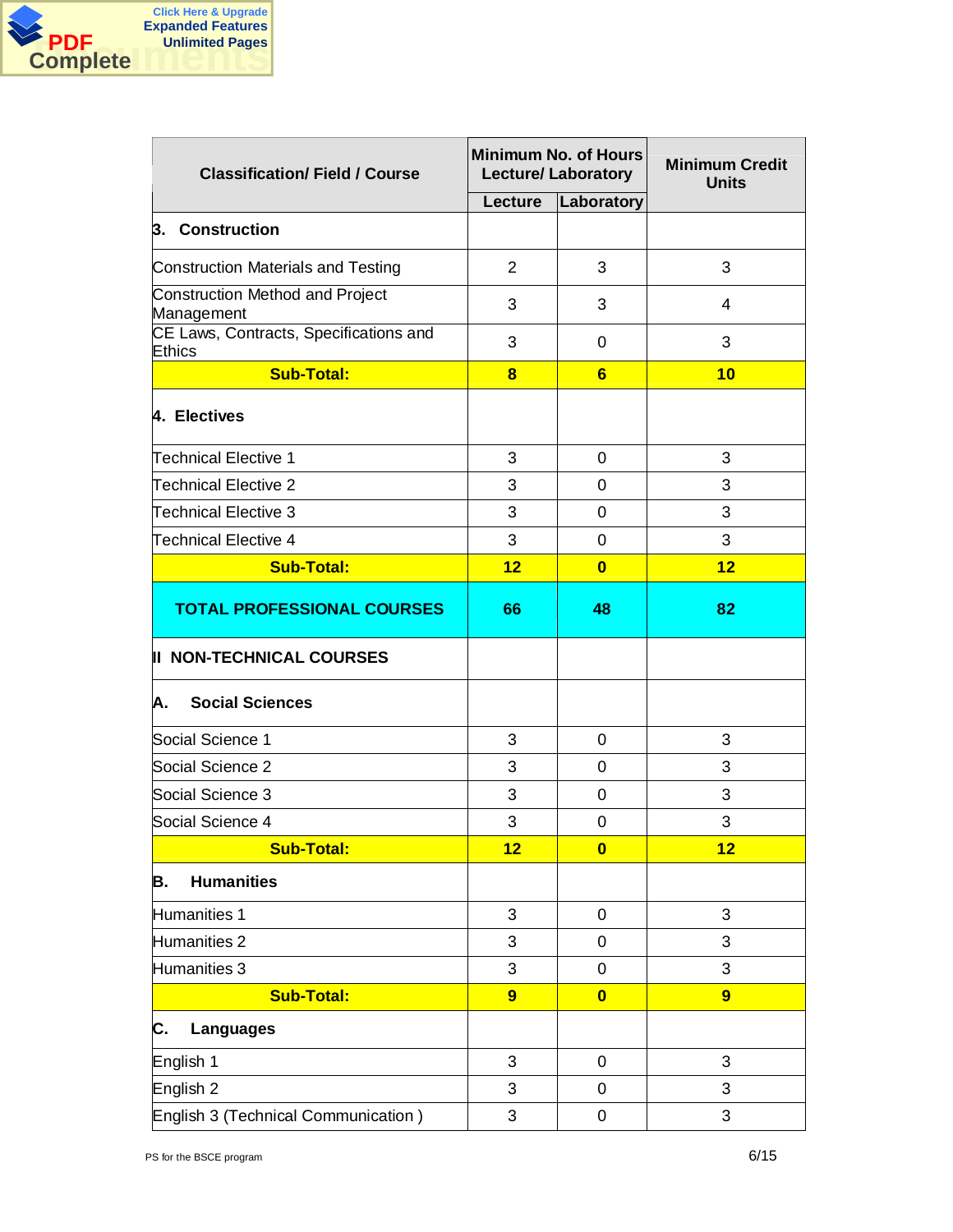

| <b>Classification/Field / Course</b>           |                         | <b>Minimum No. of Hours</b><br><b>Lecture/ Laboratory</b> | <b>Minimum Credit</b><br><b>Units</b> |  |
|------------------------------------------------|-------------------------|-----------------------------------------------------------|---------------------------------------|--|
|                                                | Lecture                 | Laboratory                                                |                                       |  |
| Pilipino 1                                     | 3                       | 0                                                         | 3                                     |  |
| Pilipino 2                                     | 3                       | $\Omega$                                                  | 3                                     |  |
| <b>Sub-Total:</b>                              | 15                      | $\Omega$                                                  | 15                                    |  |
| <b>Mandated Course</b><br>D.                   |                         |                                                           |                                       |  |
| Life and Works of Rizal                        | 3                       | $\Omega$                                                  | 3                                     |  |
| <b>Sub-Total:</b>                              | $\overline{\mathbf{3}}$ | $\bf{0}$                                                  | $\overline{\mathbf{3}}$               |  |
| E.<br><b>Physical Education</b>                |                         |                                                           |                                       |  |
| P.E. 1, 2, 3, 4                                |                         |                                                           | 8                                     |  |
| <b>Sub-Total:</b>                              |                         |                                                           | 8                                     |  |
| F.<br><b>National Service Training Program</b> |                         |                                                           |                                       |  |
| <b>NSTP 1,2</b>                                |                         |                                                           | 6                                     |  |
| <b>Sub-Total:</b>                              |                         |                                                           | 6                                     |  |
|                                                |                         |                                                           |                                       |  |
| <b>GRAND TOTAL</b>                             | 163                     | 69                                                        | 200                                   |  |

## **SUGGESTED TECHNICAL ELECTIVES:**

Prestressed Concrete Design Sanitary Engineering Bridge Engineering Water & Waste Water Engineering Special Topics in Structural Engineering Special Topics in Water Resources

# **C. CONSTRUCTION ENGINEERING AND MANAGEMENT**

Entrepreneurship for Engineers Transportation Planning Construction Cost Engineering Transportation Systems Design Database Management In Construction Highway Design and Traffic Safety Special Topics in Construction Engineering & Management

# **E. GEOTECHNICAL AND GEO- ENVIRONMENTAL ENGINEERING**

Geosynthetics in Geotechnical Engineering Geotechnical Earthquake Engineering Geotechnical Aspects of Landfill Design Special Topics in Geotechnical and Geoenvironmental Engineering

# **A. STRUCTURAL ENGINEERING B. WATER RESOURCES ENGINEERING**

Earthquake Engineering **Irrigation, Flood Control & Drainage** Engineering

# **D. TRANSPORTATION ENGINEERING**

Special Topics in Transportation Engineering

Course Specifications for the Special Topics of the Technical Electives shall be develop by the HEIs in accordance with their needs but shall likewise be submitted to CHED.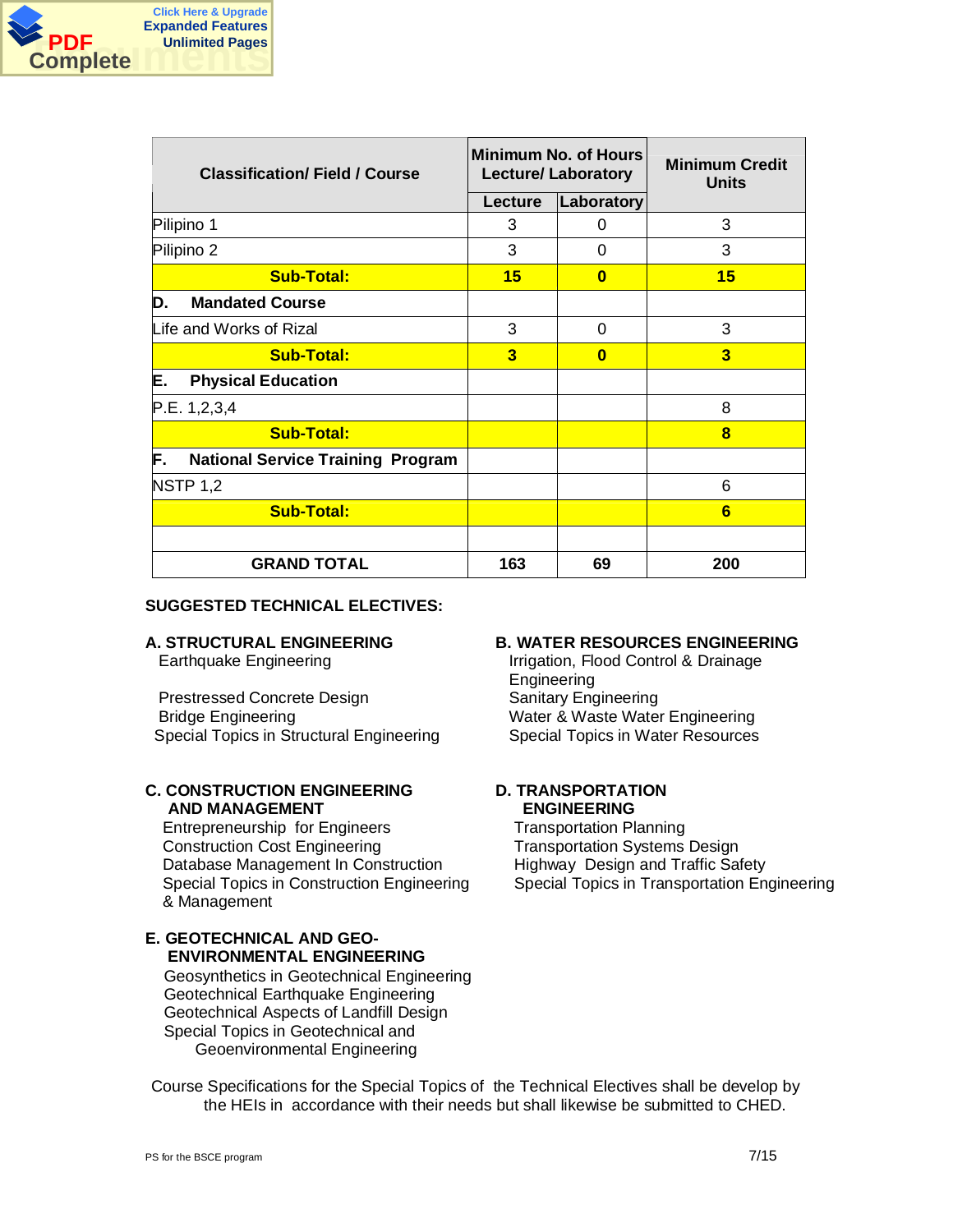

# **SUMMARY OF THE BSCE CURRICULUM**

| <b>Classification/Field</b>         |         | <b>Total No. of Hours</b> |              |  |
|-------------------------------------|---------|---------------------------|--------------|--|
|                                     | Lecture | Laboratory                | <b>Units</b> |  |
| <b>II. TECHNICAL COURSES</b>        |         |                           |              |  |
| A. Mathematics                      | 26      | 0                         | 26           |  |
| <b>B. Natural/Physical Sciences</b> | 9       | 9                         | 12           |  |
| C. Basic Engineering Sciences       | 17      | 12                        | 21           |  |
| D. Allied Courses                   | 6       | $\Omega$                  | 6            |  |
| E. Professional Course              | 66      | 48                        | 82           |  |
| <b>Sub-Total</b>                    | 124     | 69                        | 147          |  |
| <b>II. NON- TECHNICAL COURSES</b>   |         |                           |              |  |
| <b>Social Sciences</b><br>Α.        | 12      | 0                         | 12           |  |
| <b>Humanities</b><br>В.             | 9       | 0                         | 9            |  |
| С.<br>Languages                     | 15      | 0                         | 15           |  |
| Life and Works of Rizal<br>D.       | 3       | 0                         | 3            |  |
| Ε.<br><b>Physical Education</b>     |         |                           | 8            |  |
| <b>NSTP</b><br>F.                   |         |                           | 6            |  |
| <b>Sub-Total</b>                    | 39      | 0                         | 53           |  |
|                                     |         |                           |              |  |
| <b>GRAND TOTAL</b>                  | 163     | 69                        | 200          |  |

#### **Section 9. Relationship of the Courses to the Program Outcomes**

The relationships of the identified courses in section 8 to the identified program outcomes in section 4-4.2 are contained in **ANNEX II** of this Memorandum**.**

#### **Section 10. Sample/ Model program of study**

The institution may enrich the sample/model program of study depending on the needs of the industry, provided that all prescribed courses required in the curriculum outlines are offered and pre-requisites are complied with.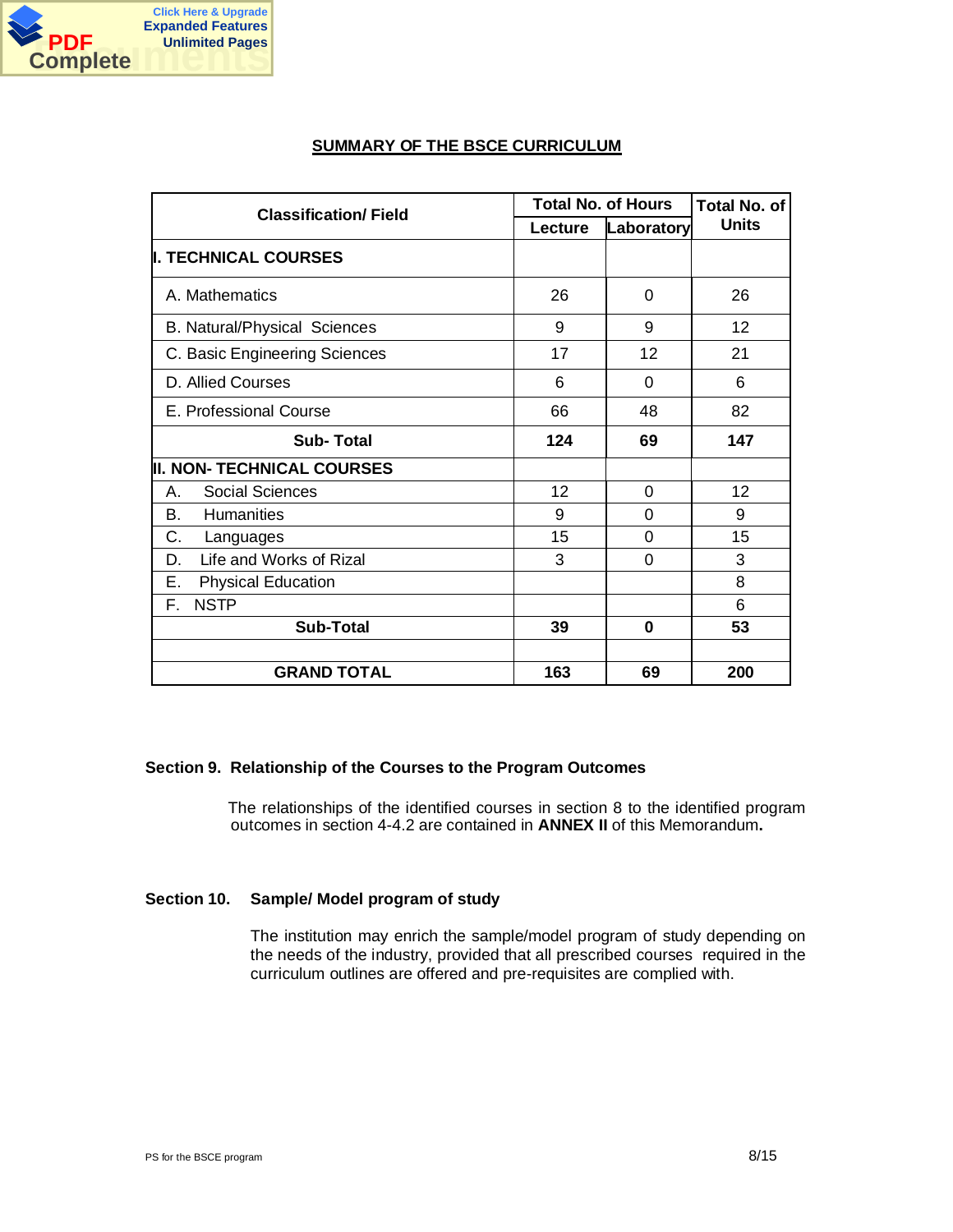

# **FIRST YEAR**

# **1 st Year – First Semester**

|                            |            | <b>No. of Hours</b> | <b>Units</b> | Prerequisite/  |
|----------------------------|------------|---------------------|--------------|----------------|
| <b>Subjects</b>            | <b>Lec</b> | Laboratory          |              | (Co-requisite) |
|                            |            |                     |              |                |
| College Algebra            | 3          | 0                   | 3            | None           |
| Plane and Spherical        | 3          | 0                   | 3            | None           |
| Trigonometry               |            |                     |              |                |
| Gen. Chemistry             | 3          | 3                   | 4            | None           |
| <b>Engineering Drawing</b> | 0          | 3                   |              | None           |
| English 1                  | 3          |                     | 3            | None           |
| Pilipino 1                 | 3          | ი                   | 3            | None           |
| PE <sub>1</sub>            |            |                     | 2            | None           |
|                            |            |                     |              |                |
| <b>Total</b>               | 15         | 6                   | 19           |                |

# **1 st Year – Second Semester**

| <b>Subjects</b>          |     | No. of Hours | <b>Units</b> | Prerequisite/                                               |
|--------------------------|-----|--------------|--------------|-------------------------------------------------------------|
|                          | Lec | Laboratory   |              | (Co-requisite)                                              |
| Advanced Algebra         | 2   |              | 2            | College Algebra                                             |
| <b>Analytic Geometry</b> | 2   | 0            | 2            | College Algebra, Plane and<br><b>Spherical Trigonometry</b> |
| Solid Mensuration        | 2   | 0            | 2            | College Algebra, Plane and<br><b>Spherical Trigonometry</b> |
| English 2                | 3   | ∩            | 3            |                                                             |
| Pilipino 2               | 3   |              | 3            |                                                             |
| Humanities 1             | 3   |              | 3            |                                                             |
| Physics 1                | 3   | 3            | 4            | College Algebra, Plane and<br><b>Spherical Trigonometry</b> |
| PE <sub>2</sub>          |     |              | 2            | PE <sub>1</sub>                                             |
|                          |     |              |              |                                                             |
| Total                    | 18  | 3            | 21           |                                                             |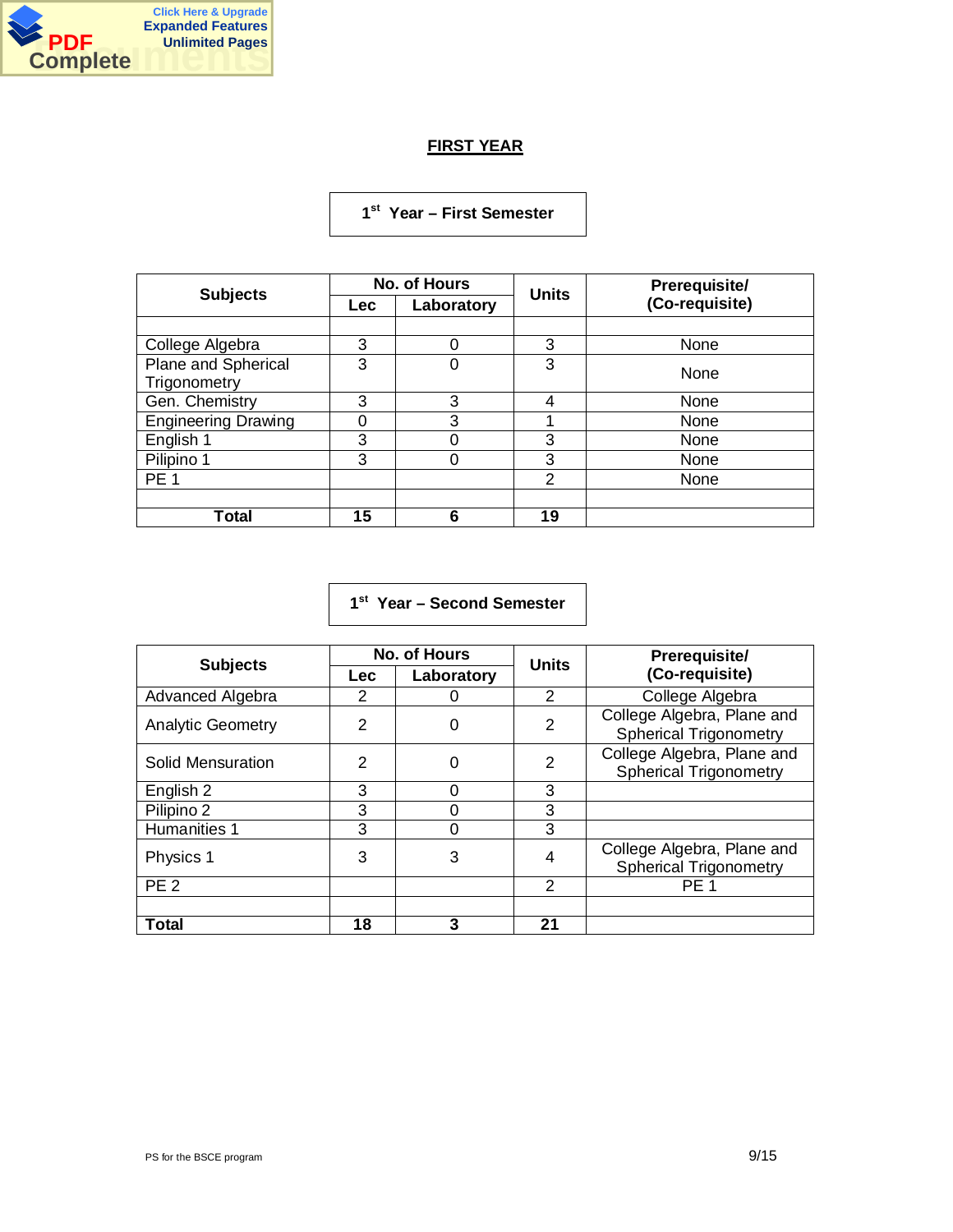

# **SECOND YEAR**

**2 nd Year – First Semester**

| <b>Subjects</b>                             |            | No. of Hours | <b>Units</b>   | Prerequisite/                                                |
|---------------------------------------------|------------|--------------|----------------|--------------------------------------------------------------|
|                                             | <b>Lec</b> | Laboratory   |                | (Co-requisite)                                               |
|                                             |            |              |                |                                                              |
| <b>Differential Calculus</b>                | 4          | 0            | 4              | Analytic Geometry, Solid<br>Mensuration, Advanced<br>Algebra |
| Physics 2                                   | 3          | 3            | 4              | Physics 1                                                    |
| English 3 (Technical<br>Communication)      | 3          | 0            | 3              | English 1, English 2                                         |
| Humanities 2                                | 3          | 0            | 3              |                                                              |
| Social Science 1                            | 3          | 0            | 3              |                                                              |
| Computer<br>Fundamentals and<br>Programming | $\Omega$   | 6            | 2              | 2 <sup>nd</sup> Year Standing                                |
| PE <sub>3</sub>                             |            |              | $\overline{2}$ |                                                              |
| NSTP <sub>1</sub>                           |            |              | 3              |                                                              |
|                                             |            |              |                |                                                              |
| Total                                       | 16         | 9            | 24             |                                                              |

**2 nd Year – Second Semester**

| <b>Subjects</b>                        |     | No. of Hours | <b>Units</b> | Prerequisite/                                                      |
|----------------------------------------|-----|--------------|--------------|--------------------------------------------------------------------|
|                                        | Lec | Laboratory   |              | (Co-requisite)                                                     |
| <b>Integral Calculus</b>               | 4   |              | 4            | <b>Differential Calculus</b>                                       |
| Probability & Statistics               | 3   | 0            | 3            | College Algebra 1                                                  |
| <b>Basic Electrical</b><br>Engineering | 3   | 0            | 3            | College Algebra, Plane and<br>Spherical Trigonometry,<br>Physics 2 |
| Humanities 3                           | 3   | 0            | 3            |                                                                    |
| Social Science 2                       | 3   |              | 3            |                                                                    |
| Life and Works of Rizal                | 3   |              | 3            |                                                                    |
| PE <sub>4</sub>                        |     |              | 2            |                                                                    |
| NSTP <sub>2</sub>                      |     |              | 3            |                                                                    |
|                                        |     |              |              |                                                                    |
| <b>Total</b>                           | 19  | 0            | 24           |                                                                    |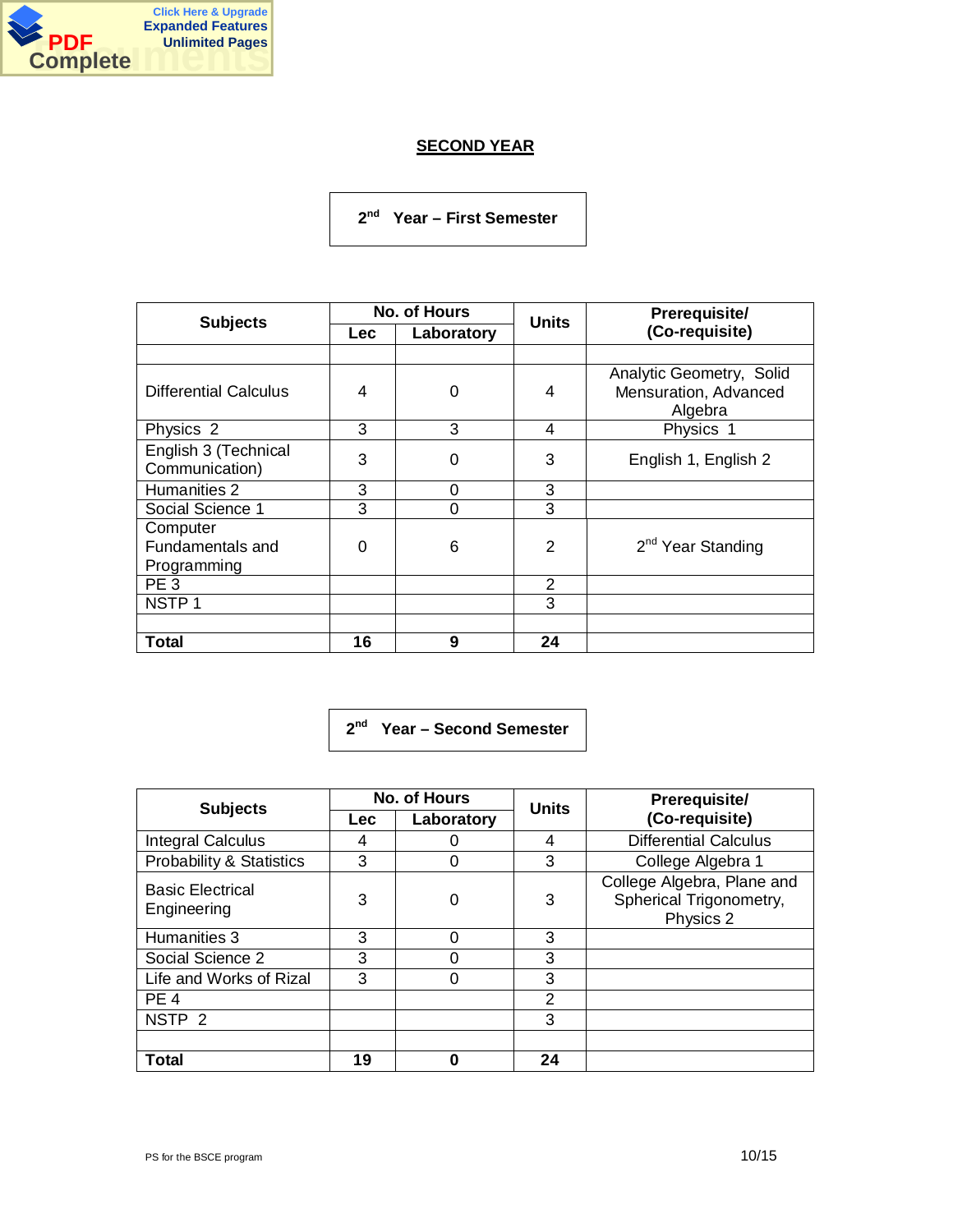

# **THIRD YEAR**

**3 rd Year – First Semester**

|                                        |            | No. of Hours | <b>Units</b> | Prerequisite/                                                                       |
|----------------------------------------|------------|--------------|--------------|-------------------------------------------------------------------------------------|
| <b>Subjects</b>                        | <b>Lec</b> | Laboratory   |              | (Co-requisite)                                                                      |
| <b>Differential Equations</b>          | 3          |              | 3            | <b>Integral Calculus</b>                                                            |
| <b>Statics of Rigid Bodies</b>         | 3          |              | 3            | Physics 1, Integral Calculus                                                        |
| <b>Basic Mechanical</b><br>Engineering | 3          | 0            | 3            | College Algebra, Plane<br>Trigonometry, Physics 2                                   |
| Surveying 1                            | 3          | 3            | 4            | Advance Algebra, Plane and<br>Spherical Trigonometry,<br><b>Engineering Drawing</b> |
| Social Science 3                       | 3          | ∩            | 3            |                                                                                     |
| <b>Engineering Economy</b>             | 3          |              | 3            | <b>Third Year Standing</b>                                                          |
|                                        |            |              |              |                                                                                     |
| Total                                  | 18         | 3            | 19           |                                                                                     |

**3 rd Year – Second Semester**

| <b>Subjects</b>                                   |                | <b>No. of Hours</b> | Units | Prerequisite/                  |
|---------------------------------------------------|----------------|---------------------|-------|--------------------------------|
|                                                   | <b>Lec</b>     | Laboratory          |       | (Co-requisite)                 |
| <b>Advanced Engineering</b><br>Mathematics for CE | 3              | 0                   | 3     | <b>Differential Equations</b>  |
| <b>Dynamics of Rigid</b><br><b>Bodies</b>         | $\overline{2}$ | 0                   | 2     | <b>Statics of Rigid Bodies</b> |
| Mechanics of<br>Deformable Bodies                 | 3              | $\Omega$            | 3     | <b>Statics of Rigid Bodies</b> |
| Surveying 2                                       | 3              | 3                   | 4     | Surveying 1                    |
| Environmental<br>Engineering                      | 2              | 0                   | 2     | Gen. Chemistry                 |
| Safety Management                                 |                | $\Omega$            |       | Third year Standing            |
| Social Science 4                                  | 3              | $\Omega$            | 3     | Social Science 3               |
| Engineering<br>Management                         | 3              | 0                   | 3     | Third Year Standing            |
|                                                   |                |                     |       |                                |
| Total                                             | 20             | 3                   | 21    |                                |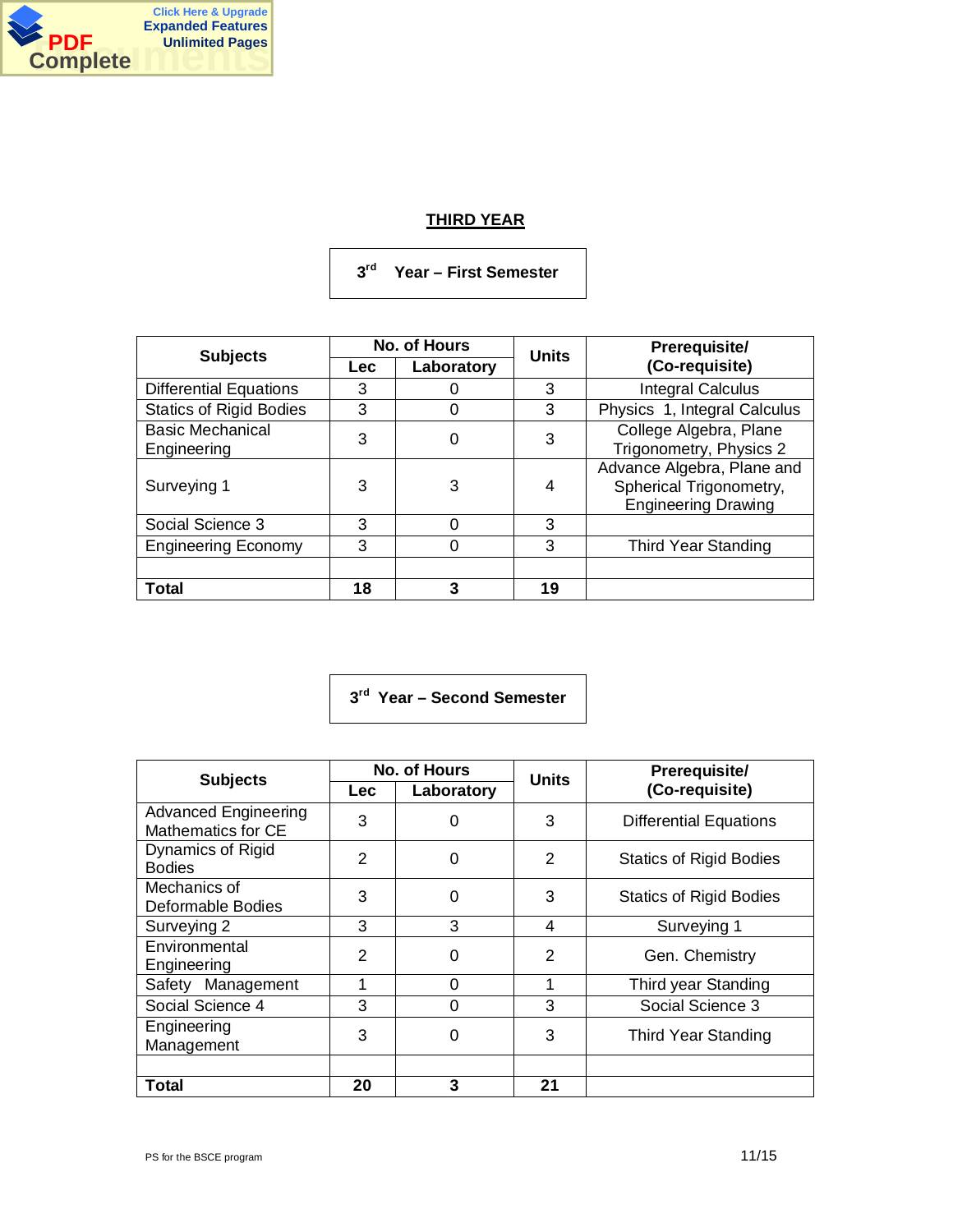

# **FOURTH YEAR**

# **4 th Year – First Semester**

| <b>Subjects</b>                                   | <b>No. of Hours</b> |            | <b>Units</b>   | Prerequisite/                                                    |
|---------------------------------------------------|---------------------|------------|----------------|------------------------------------------------------------------|
|                                                   | <b>Lec</b>          | Laboratory |                | (Co-requisite)                                                   |
| <b>Structural Theory 1</b>                        | 3                   | 3          | 4              | Mechanics of Deformable<br><b>Bodies</b>                         |
| Geotechnical<br>Engineering 1<br>(Soil Mechanics) | 3                   | 3          | 4              | Mechanics of Deformable<br><b>Bodies</b>                         |
| <b>Mechanics of Fluids</b>                        | 2                   | 3          | 3              | <b>Dynamics of Rigid Bodies</b><br><b>Differential Equations</b> |
| <b>Building Design 1</b>                          |                     | 3          | $\overline{2}$ | <b>Engineering Drawing 1</b>                                     |
| <b>Highway Engineering</b>                        | 3                   | 0          | 3              | Surveying 2                                                      |
| <b>Construction Materials &amp;</b><br>Testing    | $\mathfrak{p}$      | 3          | 3              | Mechanics of Deformable<br><b>Bodies</b>                         |
| Total                                             | 14                  | 15         | 19             |                                                                  |

**4 th Year – Second Semester**

| <b>Subjects</b>                                     | <b>No. of Hours</b> |            | <b>Units</b> | Prerequisite/                                       |
|-----------------------------------------------------|---------------------|------------|--------------|-----------------------------------------------------|
|                                                     | <b>Lec</b>          | Laboratory |              | (Co-requisite)                                      |
| <b>Structural Theory 2</b>                          | 3                   | 3          | 4            | <b>Structural Theory 1</b>                          |
| <b>Structural Design 1</b><br>(Reinforced Concrete) | 3                   | 3          | 4            | <b>Structural Theory 1</b><br>(Structural Theory 2) |
| <b>Hydraulics</b>                                   | $\overline{2}$      | 3          | 3            | <b>Mechanics of Fluids</b>                          |
| Hydrology                                           | 3                   |            | 3            | <b>Mechanics of Fluids</b>                          |
| <b>Building Design 2</b>                            |                     | 3          | 2            | <b>Building Design 1</b>                            |
| Computer-Aided<br><b>Drafting</b>                   | 0                   | 3          |              | $3^{\text{rd}}$<br>Year Standing                    |
|                                                     |                     |            |              |                                                     |
| <b>Total</b>                                        | 12                  | 15         | 17           |                                                     |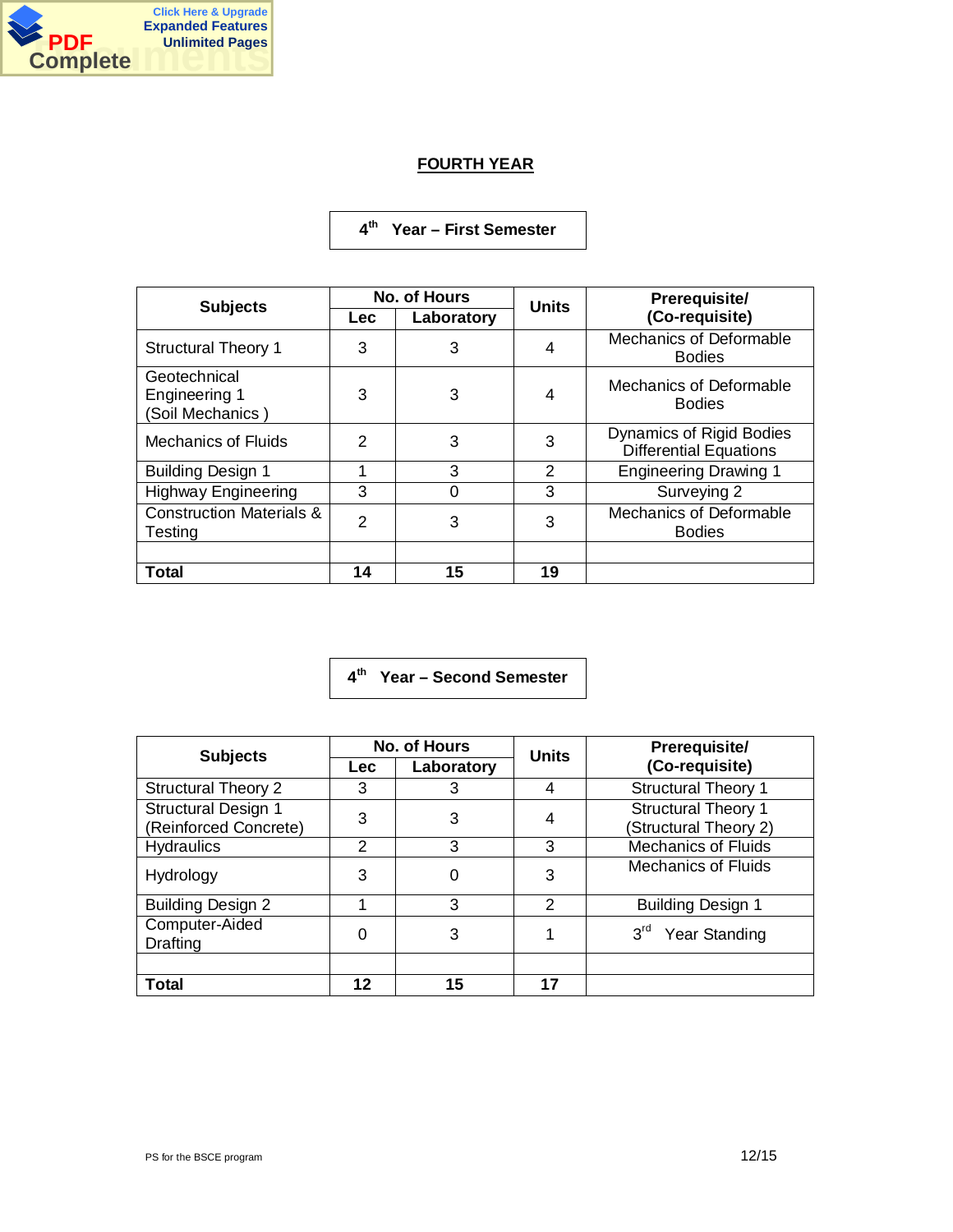

# **FIFTH YEAR**

**5 th Year – First Semester**

| <b>Subjects</b>                                               | No. of Hours |             | <b>Units</b> | Prerequisite/                           |
|---------------------------------------------------------------|--------------|-------------|--------------|-----------------------------------------|
|                                                               | Lec          | Laboratory  |              | (Co-requisite)                          |
| <b>Construction Method &amp;</b><br><b>Project Management</b> | 3            | 3           | 4            | 5 <sup>th</sup> Year Standing           |
| Geotechnical<br>Engineering 2<br>(Foundation<br>Engineering)  | 3            | 3           | 4            | Geotechnical Engineering 1              |
| Transportation<br>Engineering                                 | 3            | $\mathbf 0$ | 3            | <b>Highway Engineering</b>              |
| <b>Structural Design 2</b><br>(Steel & Timber)                | 3            | 3           | 4            | <b>Structural Theory 2</b>              |
| <b>Civil Engineering Project</b>                              |              | 6           | 3            | $5^{\text{th}}$<br><b>Year Standing</b> |
|                                                               |              |             |              |                                         |
| Total                                                         | 13           | 15          | 18           |                                         |

**5 th Year – Second Semester**

| <b>Subjects</b>                                          | No. of Hours |            | <b>Units</b> | Prerequisite/                 |
|----------------------------------------------------------|--------------|------------|--------------|-------------------------------|
|                                                          | <b>Lec</b>   | Laboratory |              | (Co-requisite)                |
| <b>Water Resources</b><br>Engineering                    | 3            | 0          | 3            | <b>Hydraulics</b>             |
| CE Laws, Contracts,<br><b>Specification &amp; Ethics</b> | 3            | 0          | 3            | 5 <sup>th</sup> Year Standing |
| <b>Technical Elective 1</b>                              | 3            |            | 3            |                               |
| <b>Technical Elective 2</b>                              | 3            |            | 3            |                               |
| <b>Technical Elective 3</b>                              | 3            |            | 3            |                               |
| <b>Technical Electric 4</b>                              | 3            |            | 3            |                               |
|                                                          |              |            |              |                               |
| <b>Total</b>                                             | 18           |            | 18           |                               |

**Total = 200 Units**

# **Section 11. Thesis/Research/project requirement**

11.1 The Thesis /research/project requirement shall focus on any of the following areas:

- 11.1.1 Alternative Building Materials
- 11.1.2 Innovative Construction Systems
- 11.1.3 Development of software for Structural Analysis and Design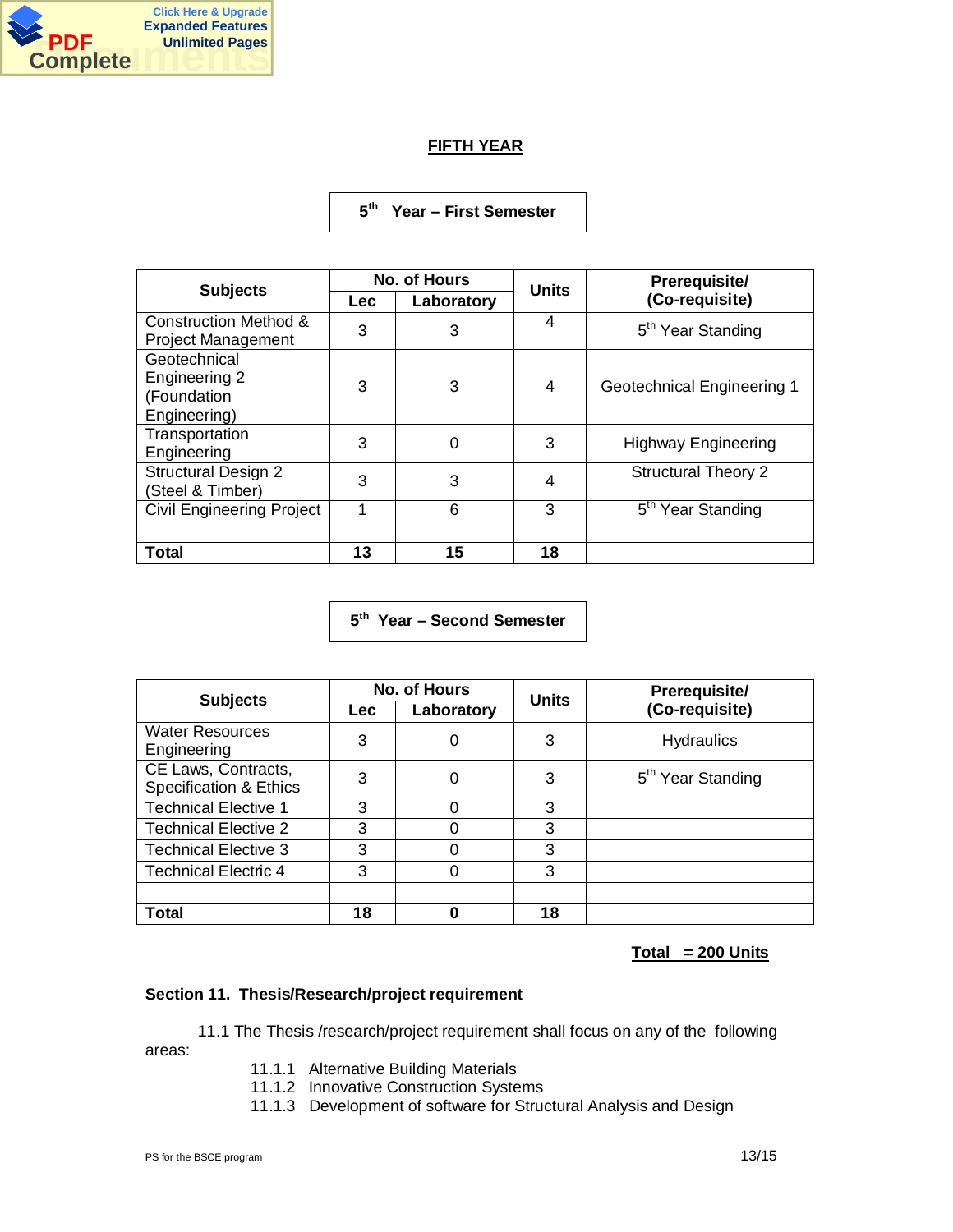

- 11.1.4 Maintenance and Management of large infrastructures
- 11.1.5 Hazard Mitigation and Infrastructure renewal related to natural disasters
- 11.1.6 Foundation problems in soft terrains
- 11.1.7 Slope stabilization in high areas
- 11.1.8 Planning of transportation infrastructures in urban areas
- 11.1.9 Problems of flooding and drainage in urban areas
- 11.1.10 Planning for the mitigation of natural disasters
- 11.1.11 Development of low-cost sustainable ecomaterials for construction

#### **Section 12. On-the-job-training / practicum requirement**

- 12.1 On –the-job-training (OJT) is optional depending on the discretion of the HEIs.
- 12.2 Practicum for the Civil Engineering students shall be done in the following:
	- 12.2.1 Design Firms
	- 12.2.2 Construction works/site
	- 12.2.3 Testing Laboratories i.e. Public Works, NIA, DOTC

# **ARTICLE VI - COURSE SPECIFICATION**

- **Section 13.** The course specifications for the BS Civil Engineering program are contained in **ANNEX III** of this Memorandum, **ANNEX IV** shall contain the summary of the Laboratory requirements.
	- 1. Course Name
	- 2. Course Description
	- 3. Number of units for lecture and laboratory
	- 4. Number of contact hours per week
	- 5. Prerequisite
	- 6. Course Objectives
	- 7. Course Outlines
	- 8. Equipment
	- 9. References

#### **ARTICLE VII - GENERAL REQUIREMENTS**

**Section 14.** The general requirements for the BS Civil Engineering Program are contained in **"CMO 25, S. 2005 – Revised PSG for Engineering Education"**, a separate Memorandum issued by the Commission.

> The following are hereby required to comply with the policies in the following areas:

- 1. Instructional Program Quality
- 2. Research
- 3. Community Involvement
- 4. Administration and Support